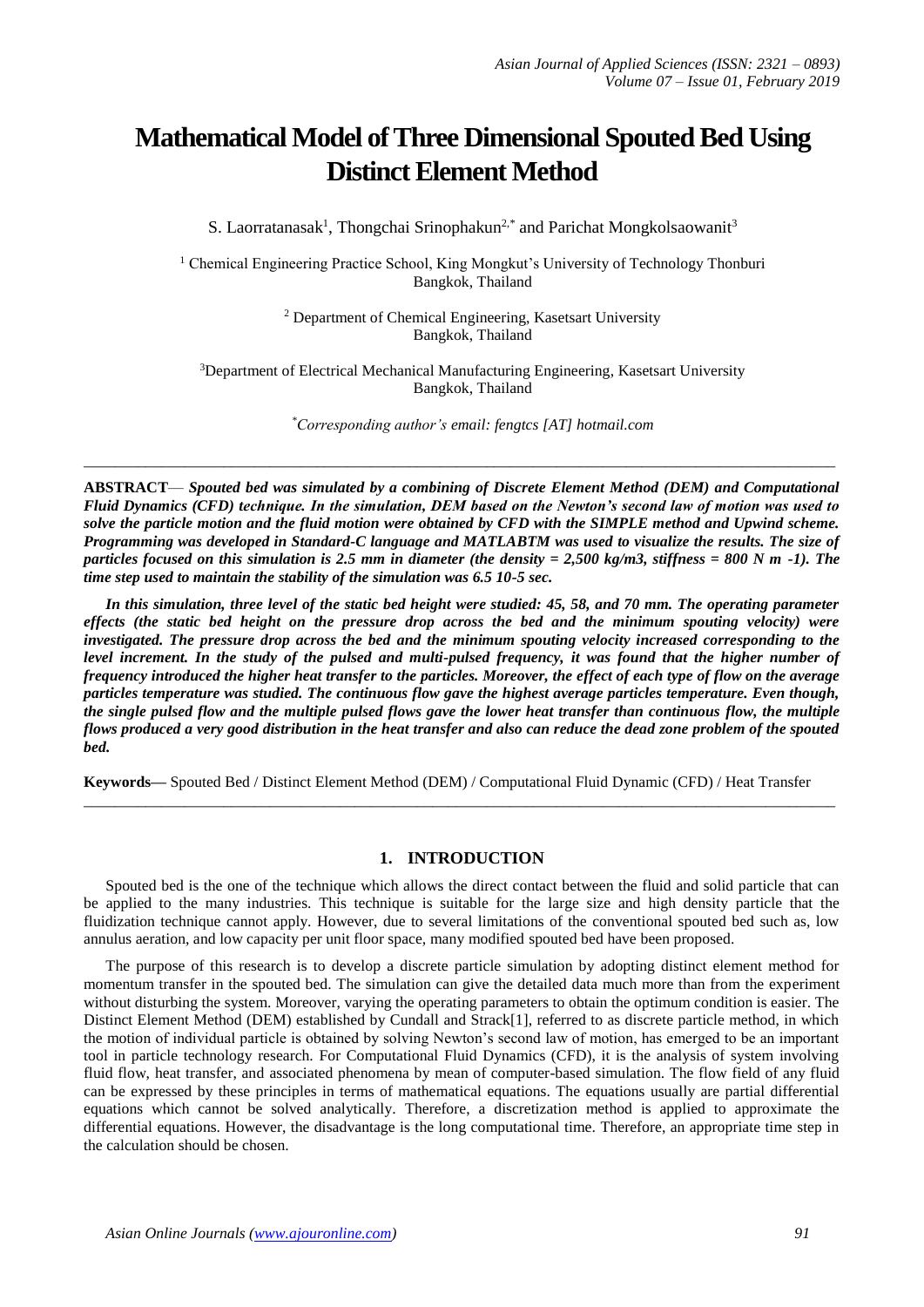#### **2. THEORY**

#### *2.1 Spouted Bed*

The spouted bed was invented in the early 1950s [2] for drying of grain. Spouted bed has recently been considered for the gasification and combustion of coarse coal, biomass and waste products.

This technique was described as "a variant of fluidization which permits agitation of solid materials that are too coarse and uniform in size for good fluidization."[2] The hydrodynamic features of a spouted bed are different from those of a fluidize bed in that a systematic cyclic movement is imparted to the solids which travel upward through a dilute axial zone and upwards through a small orifice at the centre of conical base rather than distributing it evenly across the bed. This achieved by forcing the fluid upwards through a small orifice at the centre of conical base.

#### *2.2 Particle Motion*

To simulate the spouted bed, particles motions can be calculated from total forces acting on particles. The inter particle forces can be determined by using DEM. The entire volume of the bed is divided into cubical boxes and every sphere and wall is then mapped into the boxes.

A particle in a spouted bed can have two types of motion: translational and rotational. From the Newton's second law, the equations for individual particles, (1) and for translational and rotational can be written as:

$$
\mathbf{m}\frac{\mathrm{d}\mathbf{v}}{\mathrm{d}\mathbf{t}} = \mathbf{f}_{\mathrm{c}} + \mathbf{f}_{\mathrm{d}} + \mathbf{f}_{\mathrm{f}} + \mathbf{m}\mathbf{g} \tag{1}
$$

$$
I\frac{d\omega}{dt} = T
$$
 (2)



**Figure 1**. Schematic of the 3D axes and spheres A and B in collision

The Cundall's distinct element method was used in this work to calculate the contact forces between two spheres. The mechanics of sphere-sphere collisions are outlined in Fig.1. Collision between spheres and walls are modeled in a similar manner. In the following, a model formulation leading up to the calculation of forces acting on sphere A due to a collision with sphere B is shown.

The unit normal vector, , from the center of sphere A to that of sphere B is

$$
n_{i} = (u_{B,i} - u_{A,i})/d
$$
 (3)

where d, the distance between the centers, is given by

$$
d = \left(\sum_{i} (u_{B,i} - u_{A,i})(u_{B,i} - u_{A,i})\right)^{1/2}
$$
 (4)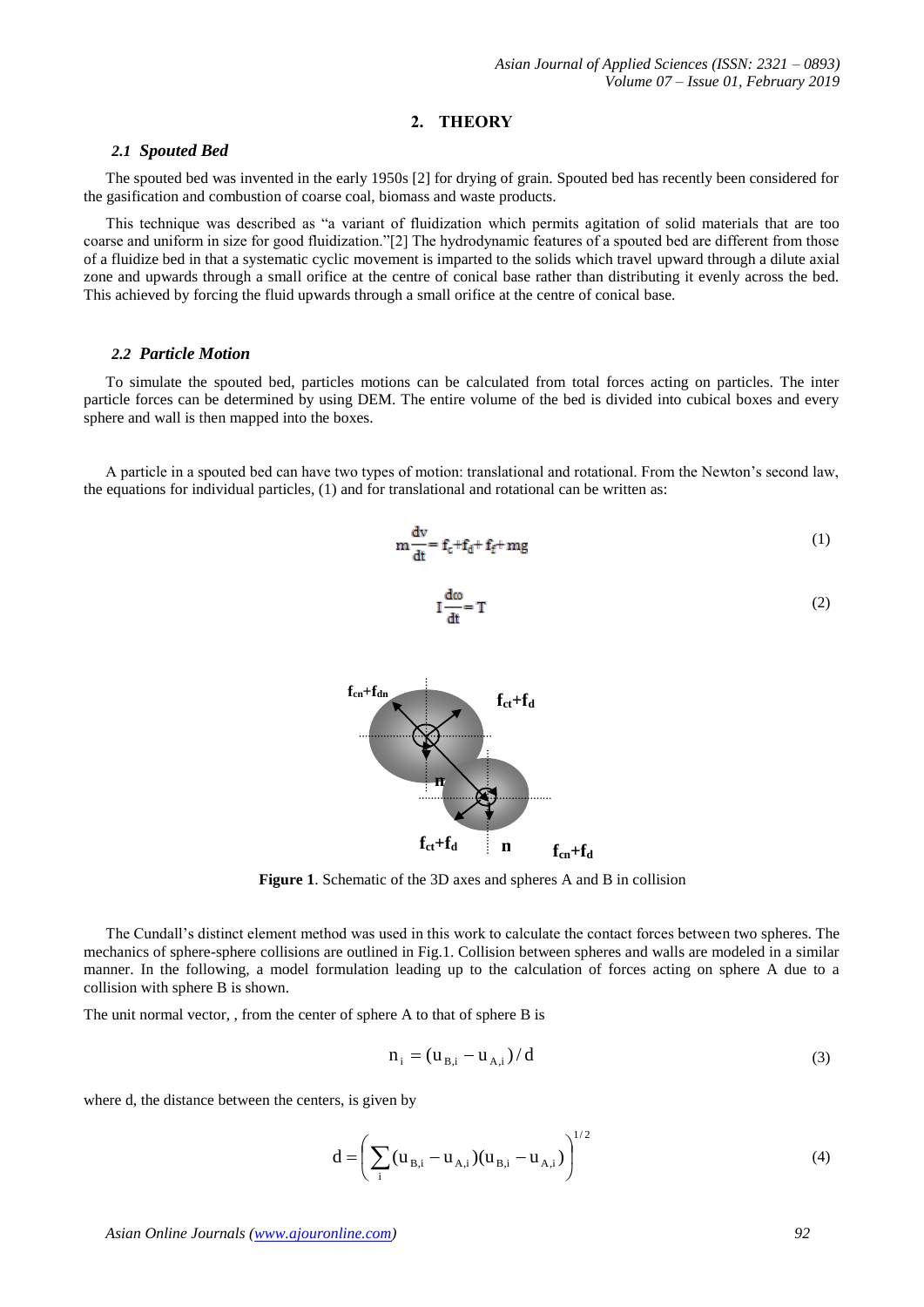The velocity of B with respect to A, represented as  $v_i$  is,

$$
V_i = V_{B,i} - V_{A,i} \tag{5}
$$

The vectors that represent the normal,  $v_{n,i}$ , and tangential,  $v_{t,i}$ , components of  $v_i$  are

$$
V_{n,i} = V_j n_j n_i \tag{6}
$$

$$
V_{t,i} = V_i - V_{n,i} \tag{7}
$$

The vector  $\omega_i$  which represents the angular velocity of the center of B with respect to that of A is normal to both  $v_{n,i}$ and  $v_{t,i}$ . It is the angular velocity of the contact normal from the center of A to that of B. The magnitude of  $\omega_i$  is equal to

$$
\mathrm{V_{t}=(V_{t} V_{t})^{1/2}}
$$

divided by the distance d. Thus  $\omega$  may be represented as follows

$$
\omega_{\rm r,i} = \varepsilon_{\rm ijk} n_{\rm j} v_{\rm t,k} / d \tag{8}
$$

where,  $\varepsilon_{ijk}$  is the alternating tensor of third rank.

The shear velocity,  $v_{si}$ , across the contact is a vector that is composed of the tangential velocity,  $v_{t,i}$ , and a component due to the rotations of the two spheres. The shear velocity is

$$
V_{s,i} = V_{t,i} + \varepsilon_{ijk} n_j (\omega_{A,k} r_A + \omega_{B,k} r_B)
$$
\n(9)

The normal force  $f_{cn,i}$  is in the direction of the normal vector, and has a magnitude  $f_{cn}$ 

The magnitude of the normal force is updated at every time step. With k representing the normal stiffness, the n normal force at the contact is updated as

$$
\mathbf{f}_{cn} = \mathbf{f}_{cn}' - \mathbf{v}_n \mathbf{k}_n \Delta \mathbf{t}
$$
 (10)

where  $f'_{cn}$  is the normal force at the end of the previous time step, and  $v_n = (v_{n,i}v_{n,i})^{1/2}$ 

Both magnitude and direction of shear force,  $f_{cs,i}$ , must be updated at each time step. If  $f'_{cs,i}$  represents the shear force at the end of the previous time step, the shear force  $f_{\text{cs,i}}$  at the end of the current time step, with  $k_s$  representing the shear stiffness at the contact is given by

$$
\mathbf{f}_{\text{cs},i} = \mathbf{f}_{\text{cs},j}^{\prime} - \mathbf{k}_{\text{s}} \mathbf{v}_{\text{s},i} \Delta t \tag{11}
$$

First, the magnitude of the shear force is calculated to see if its value is greater than the maximum that is permitted. The maximum permissible shear force,  $f_{s, max} = \mu f_{cn}$ , where  $\mu$  is the coefficient of friction at the contact. If this is the case, it is assumed that slip occurs and the magnitude of the shear force is scaled down to  $\mu_{\text{cn}}$ . The calculation cycle is continued with this new value of the shear force. Otherwise, the calculated value is taken.

Since the system tends to be stationary due to the inelastic collisions between particles if no external energy is added to it, the viscous contact damping force is introduced to consume the system energy during particle collisions.

$$
\mathbf{f}_{\mathrm{dn,i}} = -\mathbf{\eta}_{\mathrm{n}} \mathbf{v}_{\mathrm{n}} \mathbf{n}_{\mathrm{i}} \tag{12}
$$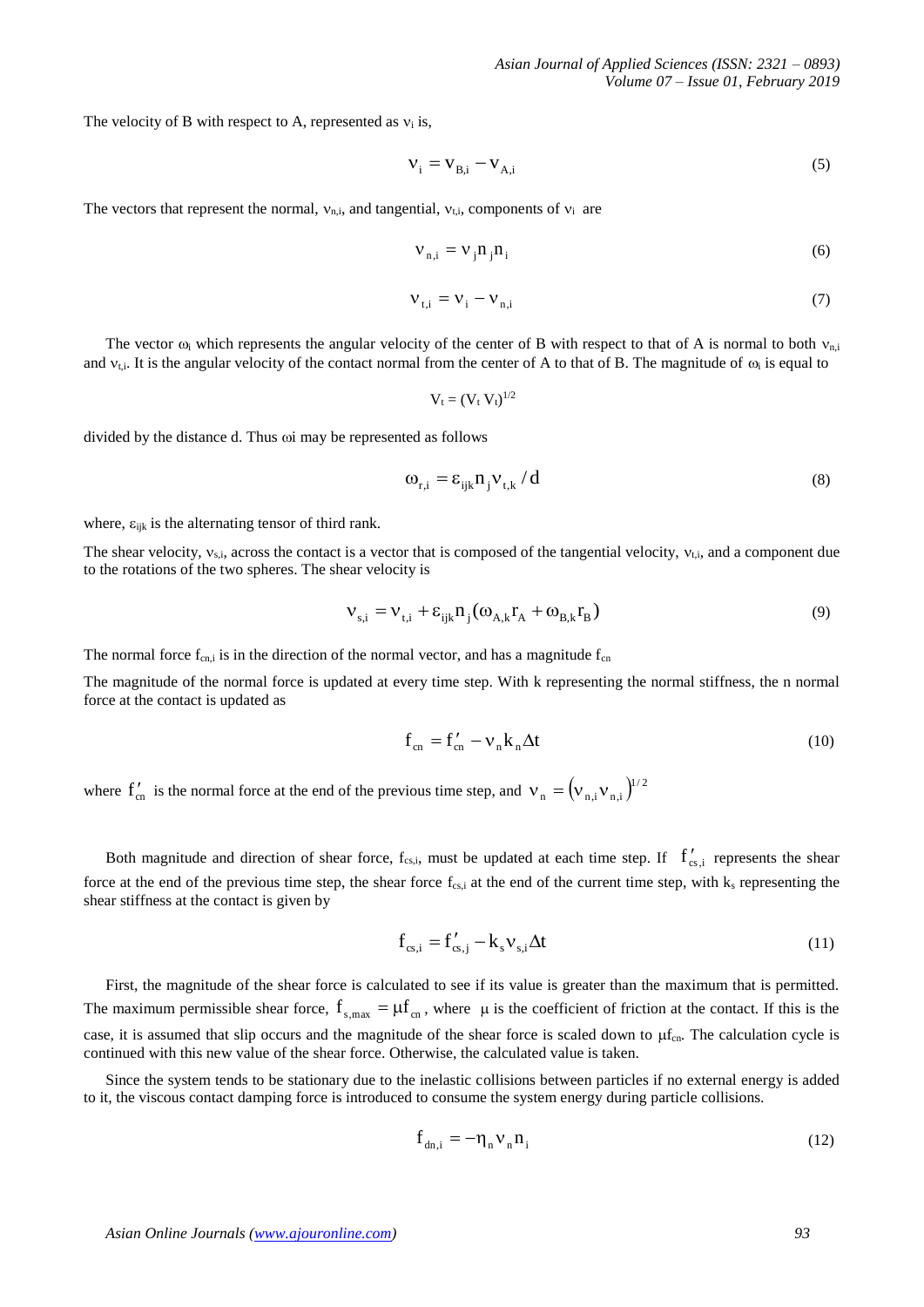$$
\mathbf{f}_{\mathrm{ds},i} = -\mathbf{\eta}_{\mathrm{s}} \mathbf{v}_{\mathrm{s},i} \tag{13}
$$

 $f_{\text{dni}}$  and  $f_{\text{ds,i}}$  stand for the components of the normal and the shear contact damping forces where  $\eta_{\text{n}}$  and  $\eta_{\text{s}}$  stand for normal and shear contact damping coefficients.

In modeling inter-particle force, three parameters, namely the spring constant, the coefficient of friction, and viscous contact damping coefficient, must be available. Only the friction coefficient,  $\gamma$ , is measurable and can be described an empirical value. Therefore, the stiffness or spring constant, k, must be determined first. The stiffness can be calculated using the Hertzian contact theory when physical properties such as the Young's modulus and Poisson ratio are known. For the case of two spheres of the same radius R, k is expressed by;

$$
k = \frac{\sqrt{2R} E_{p}}{3(1 - \sigma_{p}^{2})}
$$
 (14)

And k for contact between a sphere and wall is given by

$$
k = \frac{4\sqrt{R}}{3} / \frac{1 - \sigma_p^2}{E_p} \cdot \frac{1 - \sigma_w^2}{E_w}
$$
 (15)

Fluid drag force is another force between particle and fluid. This force depends on the relative velocity of fluid and particle, and the presence of other surrounding particles. This force represents the interaction between the fluid and the particles, and is given by

$$
\mathbf{f}_{\mathbf{f},i} = \frac{\beta}{\rho_{g}} (\mathbf{v}_{\mathbf{p},i} - \mathbf{u}_{i})
$$
 (16)

Where  $V_{p,i}$  is the averaged of the particle velocities. The coefficient  $\beta$  is given by Ergun's equation for the dense region and the equation derived by Wen and Yu for the dilute region;

#### *2.3 Fluid Motion*

The other motion that is also very significant in simulation of spouted bed is fluid motion. For fluid motion, it is reasonable to make a calculation based on locally averaged quantities. As is usual in many numerical simulation calculations of flow fields, the finite volume method was used in the present simulation. The flow domain was divided into cells, the size of these cells are larger than the particle size. All quantities such as velocity and pressure are averaged in the cell. When the set of algebraic equations are obtained, TDMA (Tri-Diagonal Matrix Algorithm) is used to solve these equations. SIMPLE (Semi-Implicit Method for Pressure-Linked Equations) is the algorithm used to calculate pressure.

Equation of continuity;

$$
\frac{\partial \mathcal{E}}{\partial t} + \nabla \cdot (\mathcal{E} \mathbf{u}) = 0 \tag{17}
$$

Equation of motion;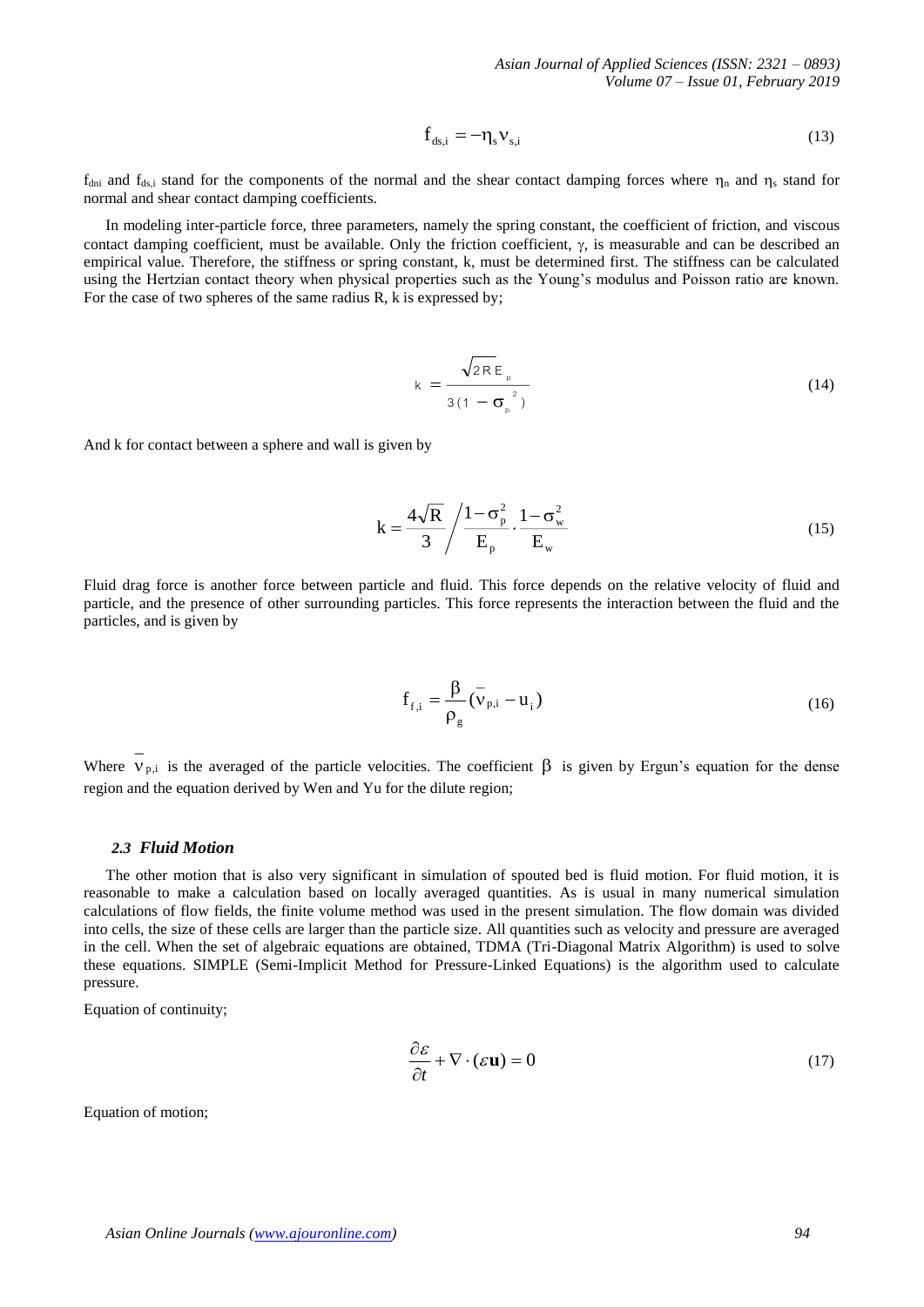$$
\frac{\partial(\rho_f \epsilon \mathbf{u})}{\partial t} + \nabla \cdot (\rho_f \epsilon \mathbf{u} \mathbf{u}) = -\epsilon \nabla p - \mathbf{F}
$$
\n(18)

$$
F = \frac{\sum_{i=1}^{n} f_{f,i}}{\Delta V}
$$
 (19)

# **3. PROGRAMMING**

#### *3.1 Assumption*

1.Particles are concerned as Geldart group D to neglect the effect of agglomerate.

- 2.Particles are Nonhygroscopic capillary- porous media in spherical shape.
- 3. The calculation is based on a three- dimensional model.
- 4. The particle-to-particle adhesion forces and buoyancy force can be neglected
- 5. Particles have a soft sphere interaction (a Hookean linear spring, a dash pot and a friction slider with Coulomb's friction law.)
- 6. Gas is inviscid except when considering the fluid drag on particle.
- 7. The temperature of particles is uniform.
- 8. Physical properties such as, thermal conductivity and viscosity of the gas and heat capacity of the particle are constant.
- 9. Particle-to-gas heat transfer coefficientis calculated by Ranz-Marshall correlation.
- 10 Particle-to-particle heat transfer is neglected because of short contact time.
- 11.Heat loss through the bed wall is neglected.
- 12.The radiation heat transfer is unimportant.

The simulation parameters of particle and fluid are summarized in Table 1. The configuration of spouted bed chamber for both rectangular shape and cylindrical shape used in this are shown in Table 2.

| Particle                                    | Gas Phase                                                        |  |  |
|---------------------------------------------|------------------------------------------------------------------|--|--|
| <b>Diameter</b><br>$2.5 \text{ mm}$         | $1.205 \text{ kg m}^{-3}$<br>Density                             |  |  |
| $2,500 \text{ kg m}^3$<br>Density           | Viscosity $1.81 \times 0^{-5}$ N m <sup>-2</sup> s <sup>-1</sup> |  |  |
| $800$ N m <sup>-1</sup><br><b>Stiffness</b> |                                                                  |  |  |
| Coefficient of friction 0.3                 |                                                                  |  |  |
| Coefficient of restitution 0.9              |                                                                  |  |  |

| Rectangular Bed                         | Cylindrical Bed        |  |  |
|-----------------------------------------|------------------------|--|--|
| Chamber cross-section $30 \times 30$ mm | Chamber diameter 30 mm |  |  |
| Chamber height 200 mm                   | Chamber height 200 mm  |  |  |
| Orifice length 6 mm                     | Orifice diameter 6 mm  |  |  |
| Orifice width 6 mm                      |                        |  |  |

# **Table 2**. The Configuration of Spouted Bed Chamber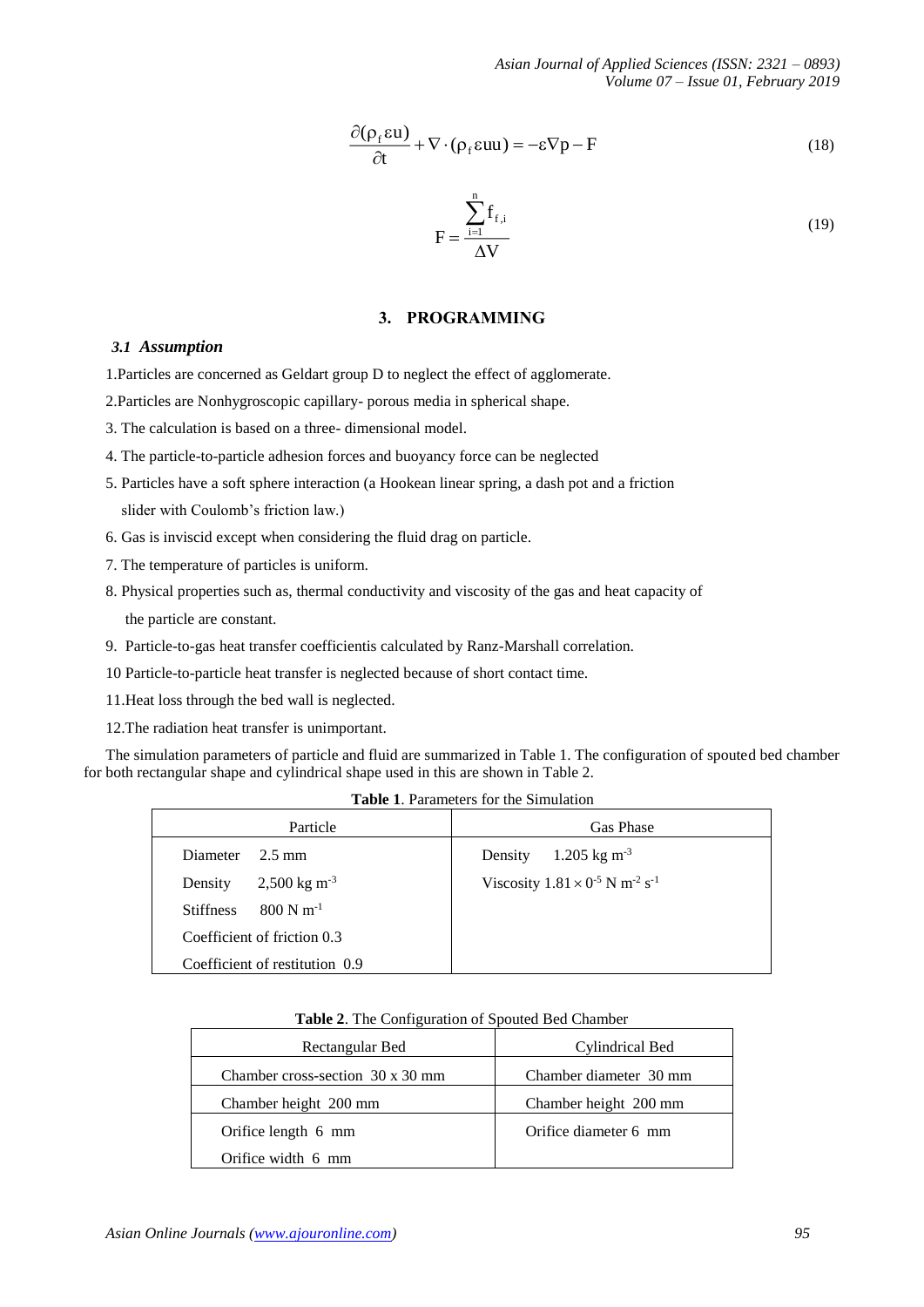





Flow; (b) Particle Motion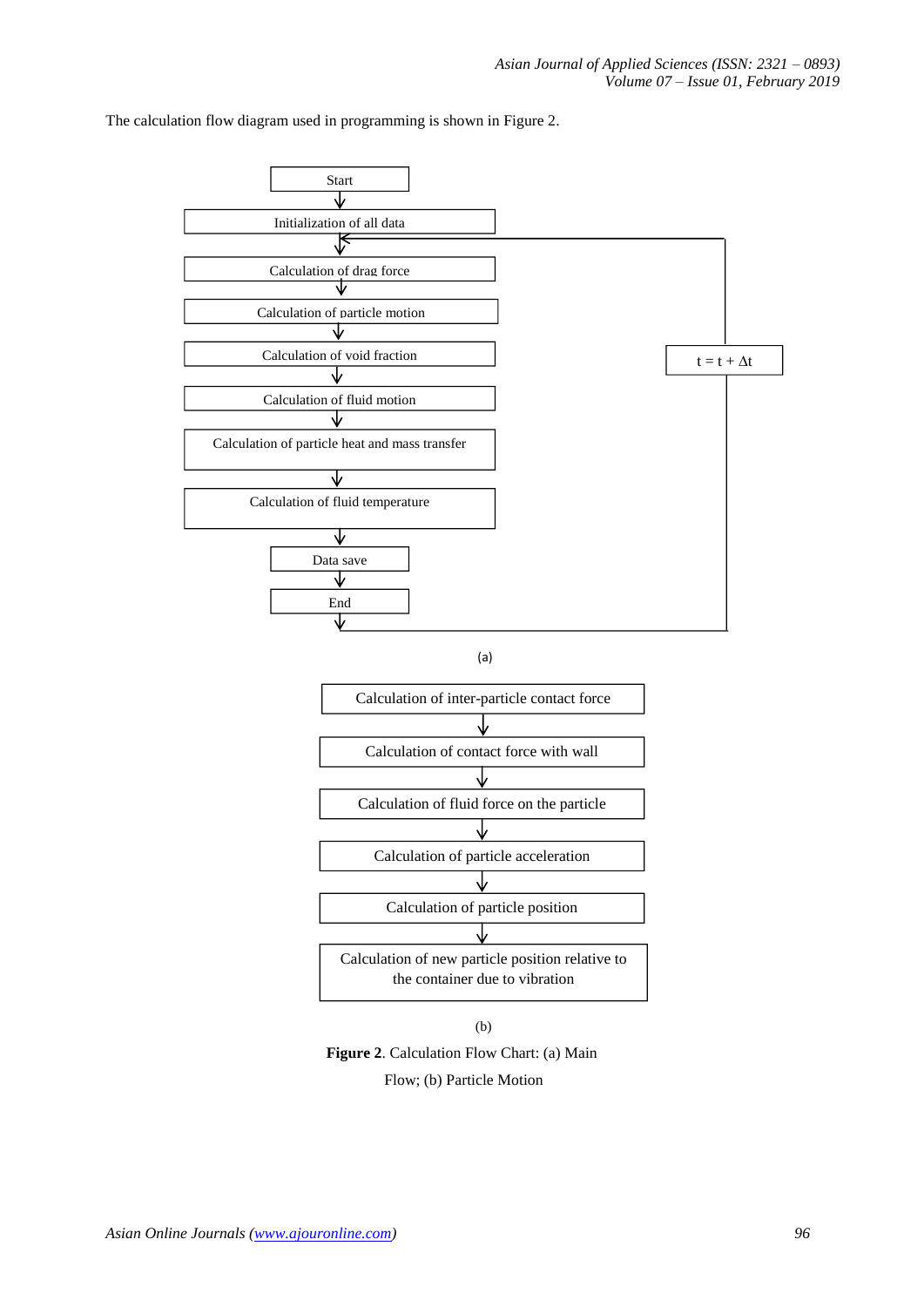## **4. RESULT AND DISCUSSION**



# *4.1 Effect of static bed height on the pressure drop*

**Figure 3.** Pressure Drop Versus Superficial Gas Velocity for different bed height

In general, the pressure drop increases with the increasing of the flow rate. The pressure drop will increase until it reaches the maximum value. Beyond this point, the height of the hollow internal spout becomes large in comparison with the packed solids above the spout. Therefore the pressure drop will decrease. The pressure will decrease until the certain point which enough solids have been displaced from the central core to cause an expansion of the bed. From the result in Figure 3, the trends of the pressure drop for each case agree with the step explained above. For the effect of the static bed height, the pressure drop across the bed will increase with the increment of bed level because a higher number of particles increased and it will cause to the higher in resistance for the air to make the spout.

# *4.2 Effect of static bed height on the minimum spouting velocity*

 The minimum spouting velocity depends on solid, fluid properties and the geometry of the bed. The value of the minimum spouting velocity can be obtained by increasing the superficial gas velocity inlet until the spouting occurs in the bed. Then, the superficial gas velocity is reduced slowly until the spouting disappears. In the simulation, the superficial gas velocity was changed along with the time and it showed that the step function should be applied since there are the lag time between the change in velocity and the respond to the bed. And the results from varying the static bed height on the minimum spouting velocity are shown in below.

| Bed height<br>(mm) | Number of Particles | Minimum Spouting Velocity (m/s) |  |  |
|--------------------|---------------------|---------------------------------|--|--|
| 45                 | 3000                | 0.26                            |  |  |
| 58                 | 3750                | 0.30                            |  |  |
| 70                 | 4500                | 0.38                            |  |  |

|  |  | Table 3. The effect of the static bed height on the minimum spouting velocity |  |
|--|--|-------------------------------------------------------------------------------|--|
|  |  |                                                                               |  |

The results demonstrate that the minimum spouting velocity increases with the increasing of bed height. This value goes up because the higher number of particles.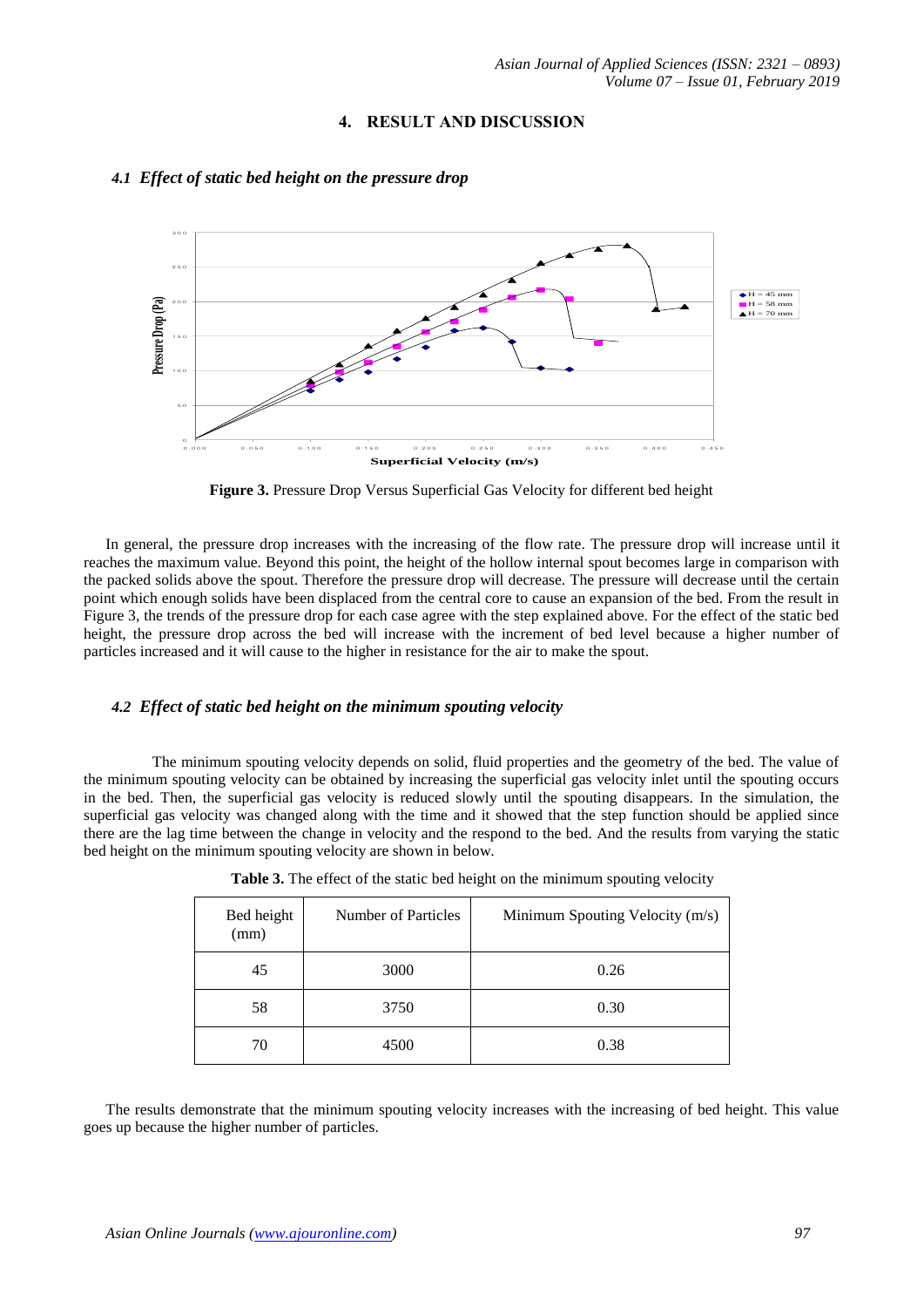# *4.3 Effect of frequency of pulsed flow spouting*

The 6,000 particles used in this system are increased because the increasing of the cross sectional area for this study. The frequencies are varied from 2.0, 2.5, and 3.33 hertz and the amplitude is 0.4. The particle motion in spouted bed at each frequency is shown in Figures 4-6.



**Figure 4**. The particles motion in spouted bed at frequency = 3.33 Hz

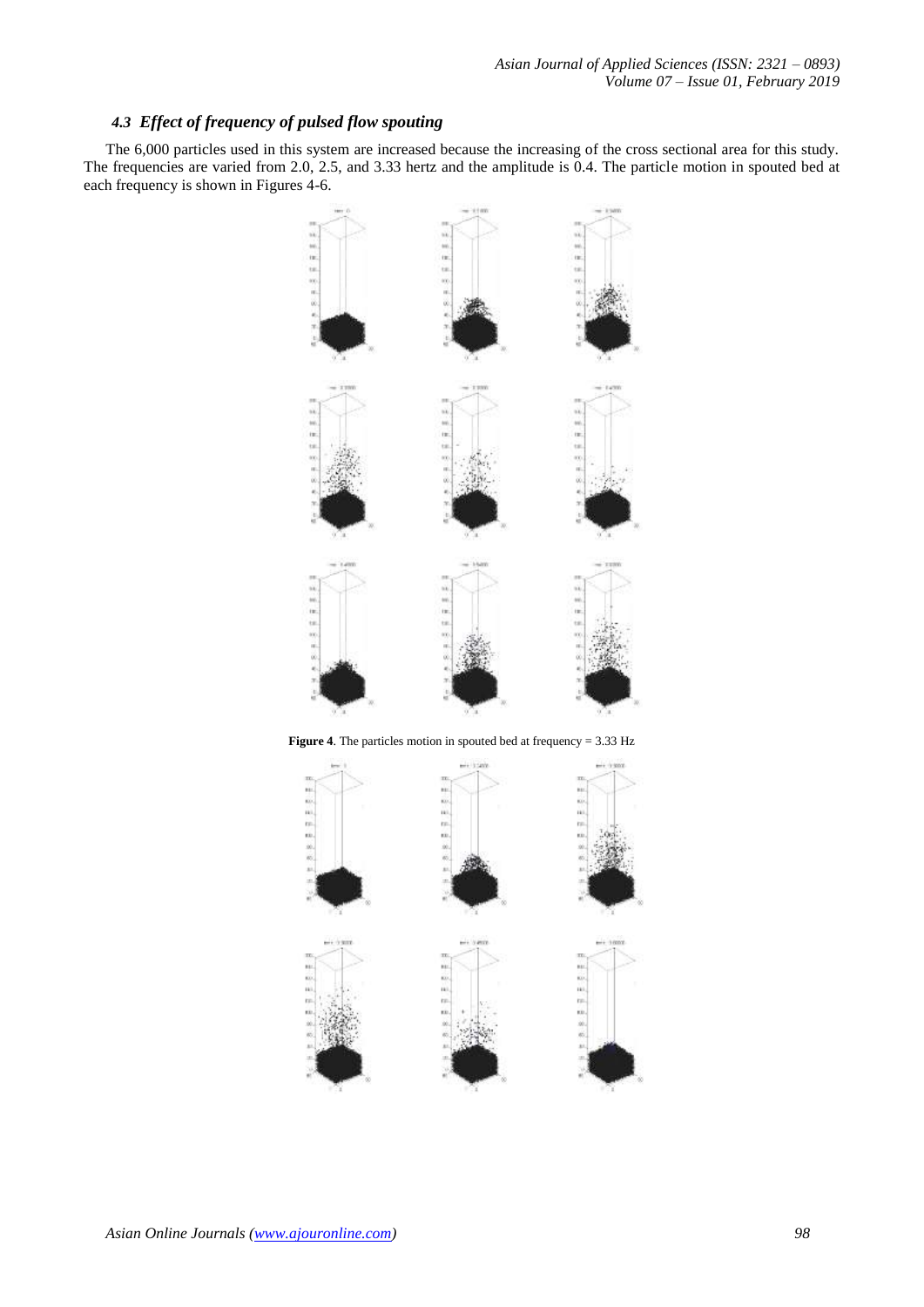

**Figure 5.** The particles motion in spouted bed at frequency = 2.5 Hz



**Figure 6.** The particles motion in spouted bed at frequency = 2.0 Hz

The profiles of the particles motion from these figures are very similar however the temperatures of these particles are different. The plots of average particle temperature versus time are demonstrated in figure 7 below.



**Figure 7**. Effect of pulsed frequency on average particle temperature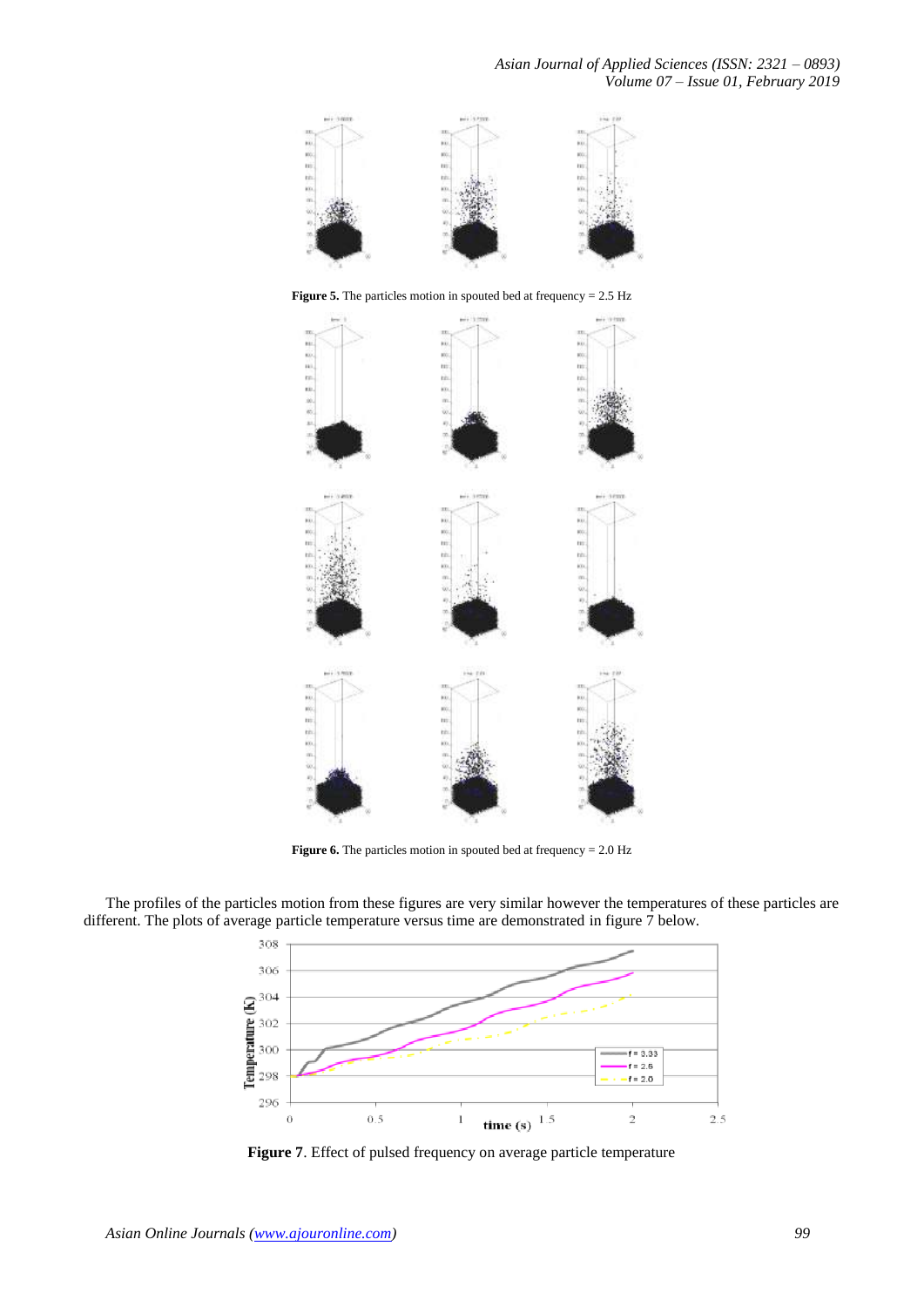The average particle temperature increased along with time. When the frequency was changed, it will effect to the average particle temperature. The higher frequency of pulsed flow of hot air gives the higher heat transfer rate to the particles. Therefore, the average particle temperature will increase if the frequency is increased as shown in figure 7.

# *4.4 Effect of frequency of multiple pulsed flow spouting*

The number of orifices at the bottom plate is changed from the 1 hole in the center to the 4 holes. Hot air is fed through the orifice one by one orifice from orifice 1 to orifice 2, 3, and 4 then goes back to orifice 1 again in the cycle. The 6,000 particles were used in this system. The plots of the superficial gas velocity used in the model for various frequency of pulsing and the motion of particles in the multiple pulsed spouted bed at frequency = 3.33, 2.5, and 2.0 hertz are shown in Figures 8-10.



**Figure 8.** The motion of particle in multi–pulsed spouted bed at frequency = 3.3 Hz

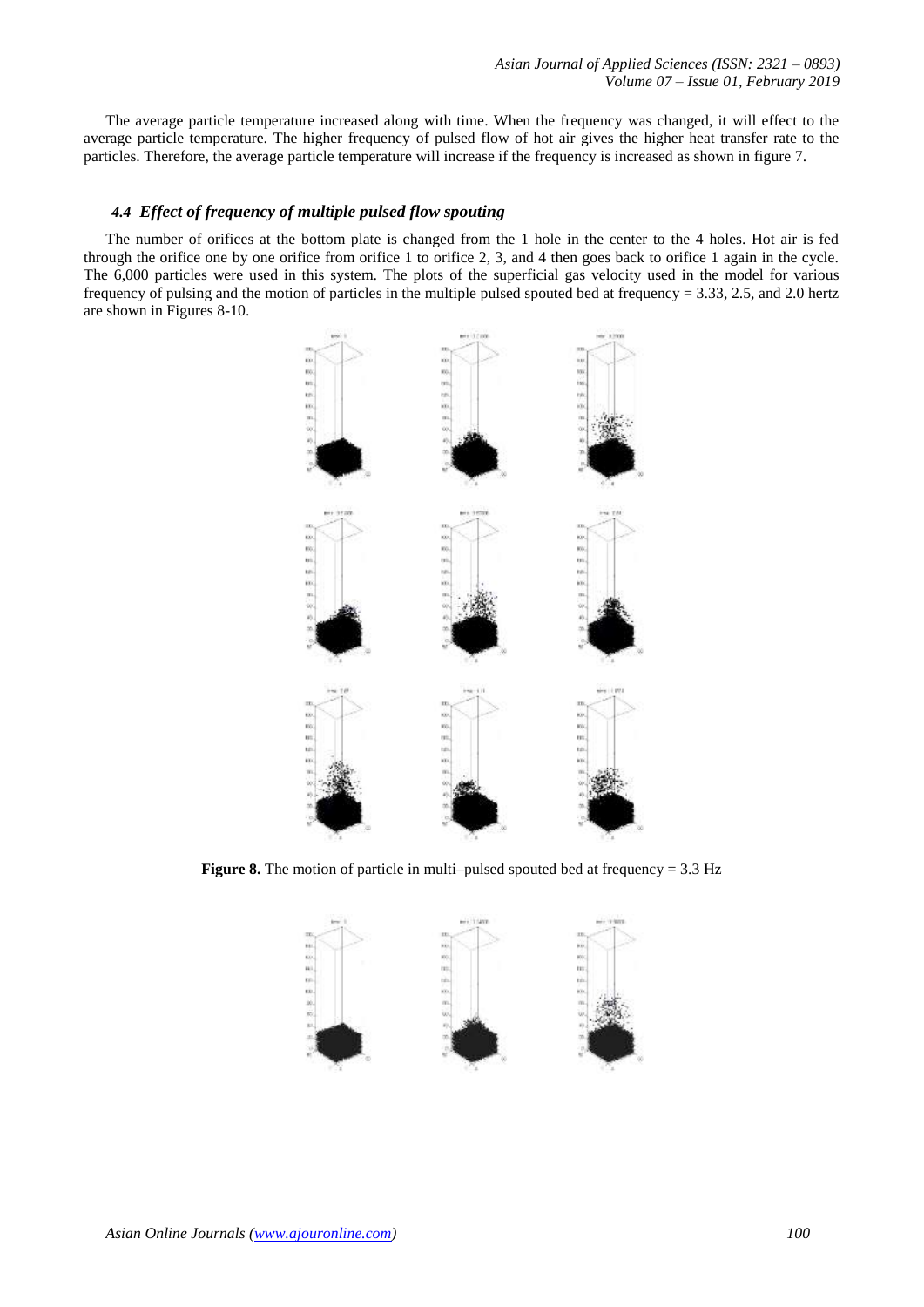

**Figure 9.** The motion of particle in multi–pulsed spouted bed at frequency = 2.5 Hz



**Figure 10.** The motion of particle in multi–pulsed spouted bed at frequency = 2.0 Hz

From the above figures, the motion of particles in the multi-pulsed spouted bed differs from the pulsed spouted bed. The multi-pulsed spouted bed can distribute the heat from hot air to the particles in every area in the chamber more than the continuous and pulsed flow. For the average particle temperature, it increases when the time increases. This is similar to the case of single pulsed flow spouting but it different in the temperature of particles in the bed.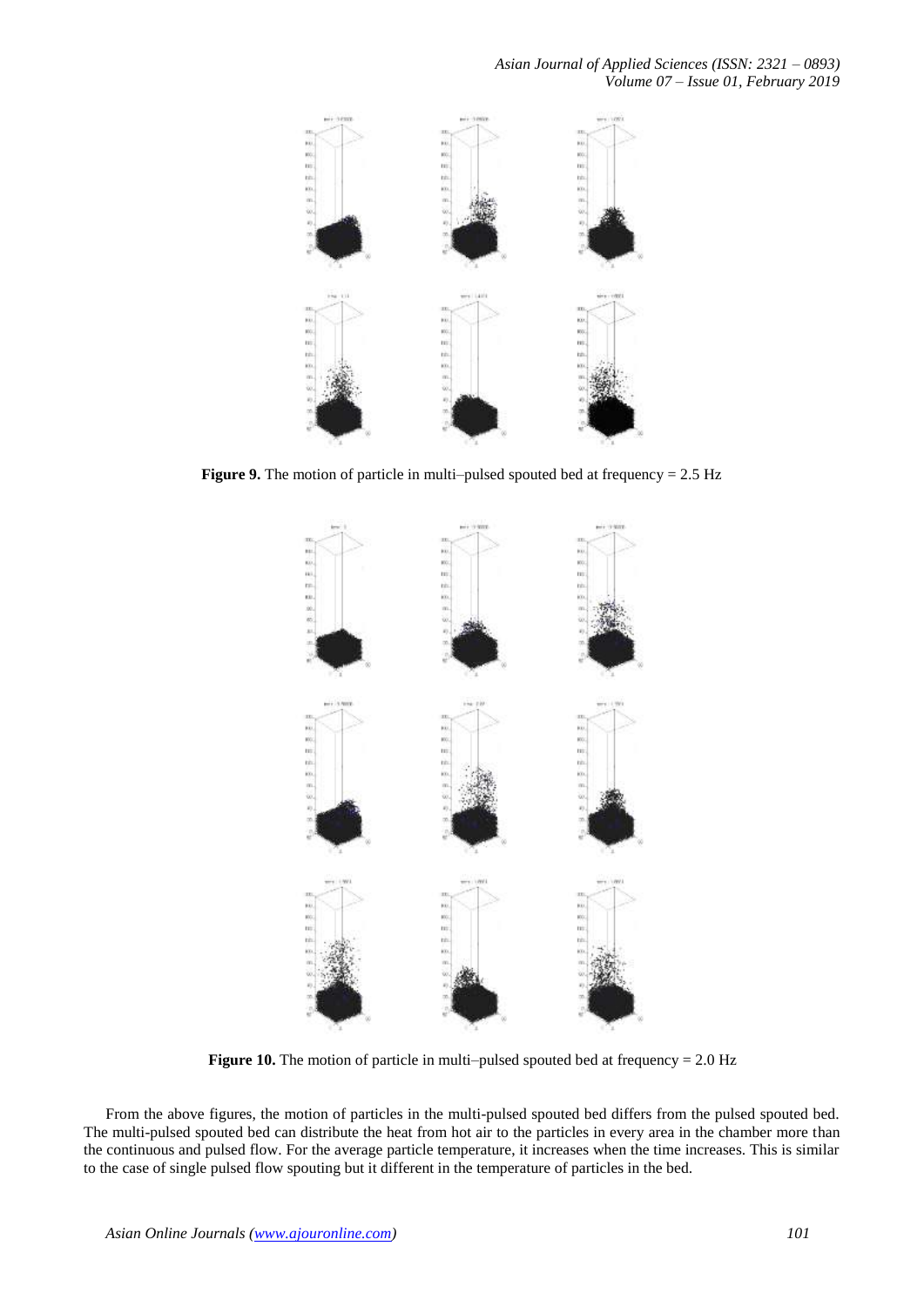#### *4.5 Comparison of the Hot Air Flow type in the Spouted Bed*

This section will compare the average particle temperature from the many types of hot air flow that are the continuous flow, the pulsed flow, and the multiple pulsed flows. The frequency used in this section for the pulsed flow and multiple pulsed flow spouting is 0.33 Hertz. From the simulation, the continuous flow gives the highest average particle temperature. The trend of pulsed flow was similar multiple pulsed flows but the average particles temperature has a small different. The average particles temperature of the multiple pulsed flows is higher than the pulsed flow. Moreover the multiple flows have a good distribution of the heat transfer of the particles and it can reduce the dead zone problem.

#### **5. CONCLUSION**

Spouted bed is the one of the technique allowing the direct contact between the fluid and solid particle. In this study, mathematical model of the spouted bed was developed in order to be a tool for study its phenomena. The calculation of the hydrodynamic inside the spouted bed can be divided into 2 major parts; particle motion and fluid motion, The DEM was applied to calculate the interaction forces between particle-particle and particle-wall contact. The fluid motion was calculated using CFD which based on local averaged quantities. The numerical simulation can give more data for each particle than that obtained from an experiment such as particle velocity, interaction forces between particle and particle position.

The program was developed firstly and tested with some artificial cases to see the realistic of the particle motion. Then the initial positions of the particle were determined by random the particles and then let them fall by gravitational force to pack in the bed. There are two shapes of the spouted bed studied in this work. The first one is the rectangular shape and the other one is the cylindrical shape. However, in this research, the program for simulate the combining of the particle motion and fluid motion for the cylindrical cannot be completed. Therefore, the results will focus only on the rectangular spouted bed.

The results show that the operating parameters which are the pressure drop across the bed and the minimum spouting velocity go up with the increasing of the static bed height. For the effect of the pulsed and multi-pulsed frequency, higher number of frequency will give the higher heat transfer to the particles. Moreover, when compare the average particles temperature for each type of hot air flow which are continuous flow, pulsed flow, and multiple pulsed flows, the continuous flow gives the highest average particles temperature. The multiple pulsed flow gives the higher average particles temperature than the single pulsed flow and it has a very good distribution of the heat transfer and also can reduce the dead zone problem in the spouted bed.

## **6. NOTATION**

- $d = Distance$  Between the Centre of Two Particles in Contact
- $E_p$  = Young's modulus for the particle material
- $E_W$  = Young's modulus for the wall material
- $f_c$  = Contact Force
- $f_{cn}$  = Contact Force in Normal Direction
- $f_{cs}$  = Contact Force in Shear Direction
- $f_{dn}$  = Damping Force in Normal Direction
- $f_{ds}$  = Damping Force in Shear Direction
- $f_f$  = Fluid Drag Force
- $g =$ Gravitational Acceleration
- i,j, $k =$  Direction Index, 1, 2, 3 refer to X, Y and Z-Direction, respectively
- $I =$ Moment of Inertia
- $k_n$  = Normal Spring Constant
- $k<sub>s</sub>$  = Shear Spring Constant
- $m =$ Mass of Particle
- $n =$  Unit Normal Vector